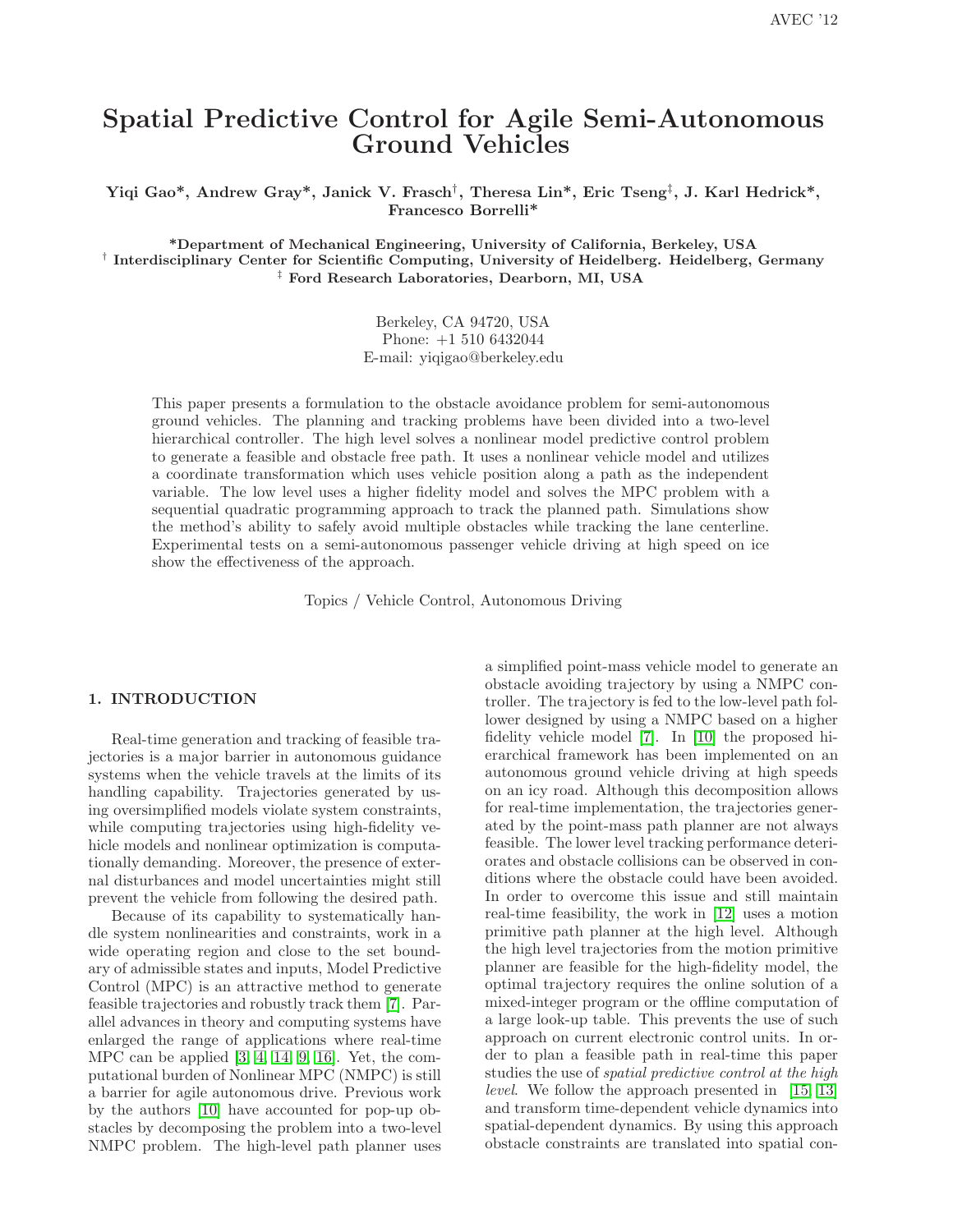

<span id="page-1-2"></span>Fig. 1: Simplified Four Wheel Vehicle Dynamical Model.

straints on the state vector. Simulation and experimental results show the controller's ability to avoid multiple obstacles while tracking a reference in the center of the lane. Real-time tests have been conducted on a dSPACE platform in hardware-in-theloop simulations. Furthermore, the hierarchical controller has been implemented on a semi-autonomous vehicle driving high-speed on ice.

The paper is structured as follows. Section 2 describes the vehicle models used in the controller, including a four wheel vehicle model and a spatial bicycle vehicle model. Section [3](#page-2-0) outlines the hierarchical architecture of the controller and the MPC formulation. The simulation and experimental results are reported in section [4.](#page-3-0)

#### 2. VEHICLE MODEL

This section introduces the vehicle models used for the control design. Section 2.1 describes the six state nonlinear vehicle model used in [\[7\]](#page-5-0). Section 2.[2](#page-1-0) explains the transformation from a time-dependent bicycle model to a spatial-dependent model.

#### 2.1 Four Wheel Model

The vehicle dynamics described by the four wheel model [\[7\]](#page-5-0) can be compactly written as

<span id="page-1-1"></span>
$$
\dot{\xi}(t) = f^{4w}(\xi(t), u(t)),
$$
\n(1)

where  $\xi(t) \in \mathbb{R}^n$  is the state of the system and  $u(t) \in$  $\mathbb{R}^{m_r}$  is the input,  $n = 6$  is the number of states and  $m_r = 3$  is the number of inputs. The six states are lateral and longitudinal velocities in the body frame, the yaw angle, yaw rate, lateral and longitudinal vehicle coordinates in the inertial frame,  $\xi =$  $[\dot{y}, \dot{x}, \psi, \dot{\psi}, Y, X]^T$ . The three inputs are  $u = [\delta_f, \dot{F_{b_l}}, F_{b_r}]^T$ where  $\delta_f$  is the front steering angle and  $F_{b_l}, F_{b_r}$  are the left and right braking forces.

The dynamics in [\(1\)](#page-1-1) can be derived by using the equations of motion about the vehicle's center of gravity (CoG) and coordinate transformations between the inertial frame and the vehicle body frame:

$$
m\ddot{y} = -m\dot{x}\dot{\psi} + F_{y_{f,l}} + F_{y_{f,r}} + F_{y_{r,l}} + F_{y_{r,r}}, \qquad (2a)
$$

$$
m\ddot{x} = m\dot{y}\dot{\psi} + F_{x_{f,l}} + F_{x_{f,r}} + F_{x_{r,l}} + F_{x_{r,r}},
$$
 (2b)

$$
I\ddot{\psi} = a(F_{y_{f,l}} + F_{y_{f,r}}) - b(F_{y_{r,l}} + F_{y_{r,r}}) + + c(-F_{x_{f,l}} + F_{x_{f,r}} - F_{x_{r,l}} + F_{x_{r,r}}),
$$
 (2c)

$$
\dot{Y} = \dot{x}\sin\psi + \dot{y}\cos\psi,\tag{2d}
$$

<span id="page-1-4"></span>
$$
\dot{X} = \dot{x}\cos\psi - \dot{y}\sin\psi,\tag{2e}
$$

where the constant  $m$  is the vehicle's mass,  $I$  is the rotational inertia about the yaw axis,  $a$  and  $b$  are the distances from the CoG to the front and rear axles and  $c$  is the distance from the CoG to the left/right side at the wheels.

Figure [1](#page-1-2) shows (1) the vehicle states, (2) the lateral (cornering) and longitudinal tire forces,  $F_{c_{\star,\bullet}}$ and  $F_{l_{\star,\bullet}},$  (3) the components of the tire forces along the lateral and longitudinal vehicle axes,  $F_{y_*}$ , and  $F_{x_{\star,\bullet}}$  (4) the slip angle,  $\alpha_{\star,\bullet}$  and (5) the steering angles,  $\delta_{\star}$ . The first subscript,  $\star \in \{f, r\}$ , denotes the front and rear, and the second subscript,  $\bullet \in \{l, r\},\$ denotes the left and right side of the vehicle.

The x and y components of lateral and longitudinal tire forces are

$$
F_{y_{\star,\bullet}} = F_{l_{\star,\bullet}} \sin \delta_{\star} + F_{c_{\star,\bullet}} \cos \delta_{\star}, \tag{3a}
$$

<span id="page-1-0"></span>
$$
F_{x_{f,\bullet}} + F_{x_{r,\bullet}} = F_{b_{\bullet}},\tag{3b}
$$

where  $\delta_f$ ,  $F_{b_l}$  and  $F_{b_r}$  are the inputs to the system and  $\delta_r$  assumed to be zero. The lateral and longitudinal tire forces,  $F_{l_{\star,\bullet}}$  and  $F_{c_{\star,\bullet}}$ , are computed using a Pacejka tire model [\[2\]](#page-5-10).

## 2.2 Spatial Bicycle Model

Figure [2](#page-1-3) shows the curvilinear coordinate system used in the spatial model as well as the states of the model. The solid curve represents the center line of the lane. The states of the spatial vehicle model are defined as  $\xi^s = [\dot{y}, \dot{x}, \dot{\psi}, e_{\psi}, e_{y}]^T$ . Where  $\dot{y}, \dot{x}$  and  $\dot{\psi}$  are body frame velocities,  $e_{\psi}$  and  $e_{\psi}$  are the error of heading angle and lateral position with respect to the center line of the lane.



<span id="page-1-3"></span>Fig. 2: The curvilinear coordinate system. The dynamics are derived about a curve defining the center-line of a track. The coordinate s defines the arc-length along the track. The relative spatial coordinates  $e_y$  and  $e_{\psi}$  are shown.

The following kinematic equations can be derived from Figure [2:](#page-1-3)

$$
v_s = (\rho - e_y) \cdot \dot{\psi}_s; \quad v_s = \dot{x} \cdot \cos(e_\psi) - \dot{y} \cdot \sin(e_\psi), \quad (4)
$$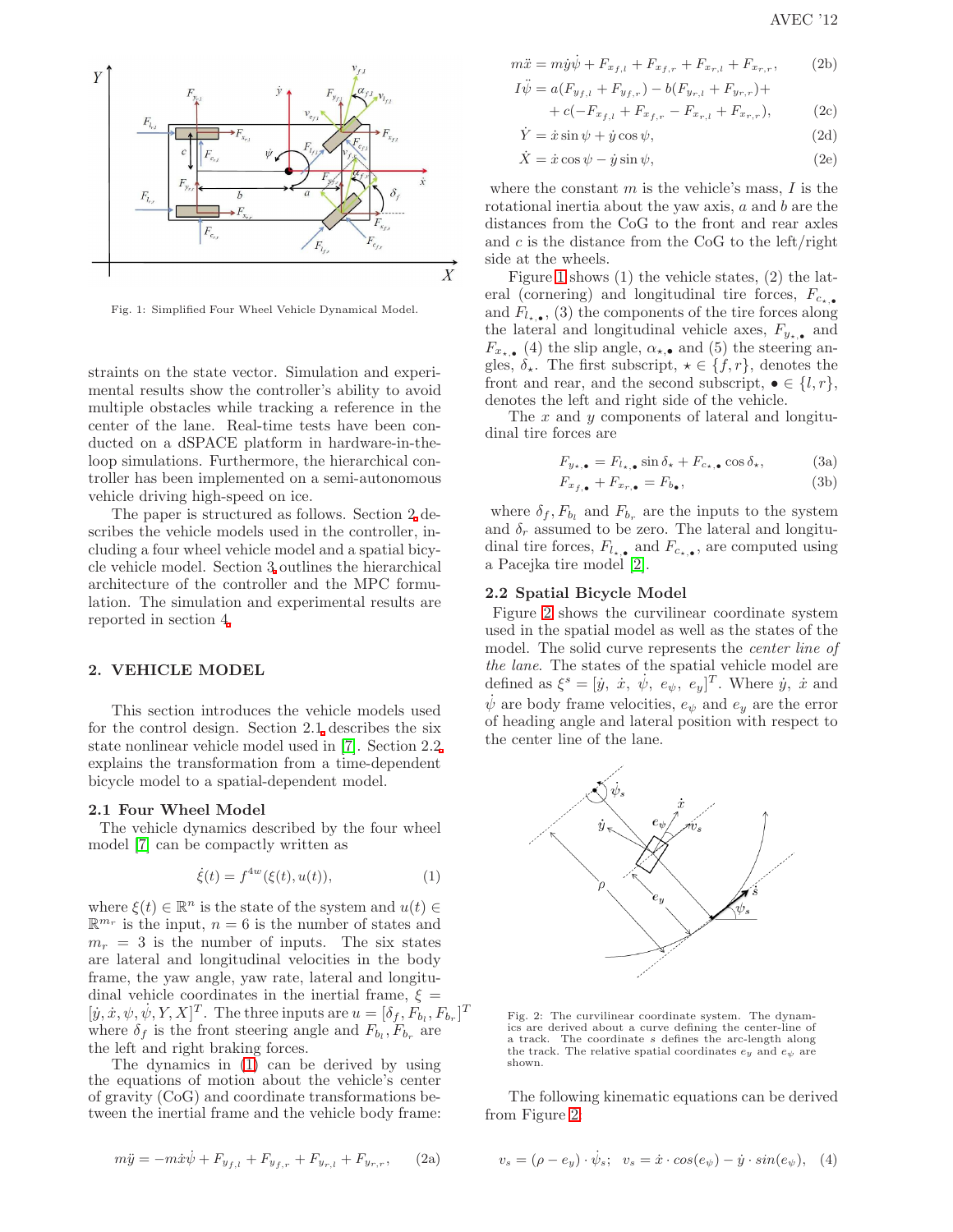where  $v<sub>s</sub>$  is the projected vehicle speed along direction of the lane center line,  $\rho$  and  $\psi_s$  are the radius of curvature and the heading of the lane center line.  $\dot{\psi}_s$  is the time derivative of  $\dot{\psi}_s$ . The vehicle's velocity along the path  $\dot{s} = \frac{ds}{dt}$  is then given by

$$
\dot{s} = \rho \cdot \dot{\psi}_s = \frac{\rho}{\rho - e_y} \cdot (\dot{x} \cdot \cos(e_\psi) - \dot{y} \cdot \sin(e_\psi)). \quad (5)
$$

where s is the projected vehicle position along the lane center line. Using simple relationships in the new curvilinear coordinate system and the fact that  $\frac{d\xi^{s}}{ds} = \frac{d\xi^{s}}{dt} \cdot \frac{dt}{ds}$  we can calculate the derivative of  $\xi^{s}$ with respect to s as follows  $((\cdot)'$  represents the derivative with respect to s):

$$
\dot{y}' = \ddot{y}/\dot{s}; \qquad \dot{x}' = \ddot{x}/\dot{s}; \qquad \dot{\psi}' = \ddot{\psi}/\dot{s}; \tag{6a}
$$

$$
e'_{\psi} = (\psi - \psi_s)' = \dot{\psi}/\dot{s} - \psi'_s; \tag{6b}
$$

$$
e'_y = \dot{e}_y/\dot{s} = (\dot{x} \cdot \sin(e_\psi) + \dot{y} \cdot \cos(e_\psi))/\dot{s} \qquad (6c)
$$

where  $\ddot{y}, \ddot{x}$  and  $\ddot{\psi}$  are computed from a bicycle model [\[5\]](#page-5-11), a simplified version of the four wheel model [\(2\)](#page-1-4). The road information  $\psi_s'$  is assumed to be known. The spatial vehicle dynamics then can be formulated as:

<span id="page-2-0"></span>
$$
\xi^{s'}(s) = f^s(\xi^s(s), u^s(s)).
$$
\n(7)

where the inputs are the front steering angle  $\delta_f$  and the braking or throttle effort  $\beta_r \in [-1 \; 1]$  with -1 corresponding to maximum braking and 1 corresponding to maximum throttle  $(u^s = [\delta_f, \beta_r])$ . Note the time as function of s,  $t(s)$ , can be retrieved by integrating  $t' = 1/\dot{s}$ .

# 3. MPC CONTROL ARCHITECTURE WITH OBSTACLE AVOIDANCE



<span id="page-2-1"></span>Fig. 3: Architecture of the two-level MPC. A spatial vehicle model is used for high-level path planning. A fourwheel vehicle model is used for low-level path tracking.

A two level hierarchical control scheme [\[10\]](#page-5-6) is used in this paper. As illustrated in Fig [3,](#page-2-1) the obstacle avoiding control problem is decomposed into two parts: a high level path planner and a low level path follower. The road information is fed into the high level. The high level plans an obstacle-free path using the nonlinear spatial vehicle model in section 2.[2.](#page-1-0) The planned path (in spatial coordinates) is then fed to the low level path follower, which uses the four-wheel vehicle model (section 2.1) to compute the optimal control inputs in order to track the

planned path. Each level solves a nonlinear MPC problem to plan or follow the path.

#### 3.1 MPC Formulation

The MPC controller is formulated as a general optimization problem

<span id="page-2-6"></span><span id="page-2-5"></span><span id="page-2-4"></span><span id="page-2-3"></span><span id="page-2-2"></span>
$$
\min_{U_t} J_N(\tilde{\xi}_t, U_t, \Delta U_t) \tag{8a}
$$

$$
\text{subj. to } \xi_{k+1,t} = f(\xi_{k,t}, u_{k,t}) \quad k = t, ..., t + H_p - 1 \tag{8b}
$$
\n
$$
\Delta u_{k+1,t} = u_{k+1,t} - u_{k,t} \quad k = t, ..., t + H_p - 1 \tag{8c}
$$
\n
$$
\xi_{k,t} \in \mathcal{X} \quad k = t + 1, ..., t + H_p - 1 \tag{8d}
$$
\n
$$
u_{k,t} \in \mathcal{U} \quad k = t, ..., t + H_p - 1 \tag{8e}
$$
\n
$$
\Delta u_{k,t} \in \Delta \mathcal{U} \quad k = t + 1, ..., t + H_p - 1 \tag{8f}
$$
\n
$$
\xi_{t,t} = \xi(t) \tag{8g}
$$

where  $\tilde{\xi}_t\ =\ [\xi_{t,t}\,$  ,  $\ \xi_{t+1,t}\,$  ,…,  $\ \xi_{t+H_p-1,t}]\,$  is the sequence of states  $\tilde{\xi}_t \in \mathbb{R}^{nH_p}$  over the prediction horizon  $H_p$  predicted at time t. Elements in  $\tilde{\xi}_t$  are updated according to the discretized dynamics of the vehicle model [\(8b\)](#page-2-2).  $u_{k,t}$  and  $\Delta u_{k,t} \in \mathbb{R}^{m_r}$  is the  $k^{th}$  vector of the input sequence  $U_t \in \mathbb{R}^{m_r H_p}$  and  $\Delta U_t \in \mathbb{R}^{m_r(H_p-1)}$  respectively,

$$
U_t = [u_{t,t}^T, u_{t+1,t}^T, ..., u_{t+H_u-1,t}^T, u_{t+H_u,t}^T, ..., u_{t+H_p-1,t}^T]^T
$$
\n(9a)  
\n
$$
\Delta U_t = [\Delta u_{t+1,t}^T, ..., \Delta u_{t+H_u-1,t}^T, \Delta u_{t+H_u,t}^T, ..., \Delta u_{t+H_p-1,t}^T]^T
$$
\n(9b)

<span id="page-2-7"></span>Note the time " $t$ " in this section denotes the *gener*alized time, the independent variable with respect to which the system states are differentiated. Specifically, in the high level it is the spatial coordinate "s" while in the low level it is the time t.

The computational complexity of the MPC problem is reduced by two means. One is to hold the last  $H_p - H_u$  input vectors in  $U_t$  constant and equal to the vector  $u_{t+H_u-1,t}$ . With this assumption, only the first  $H_u$  input vectors constitutes the optimization variables. The other one is to keep the input vectors constant for every  $iH_u$  steps in the first  $H_u$  input vectors (i.e., set  $u_{t+n\cdot iH_u+k,t} = u_{t+n\cdot iH_u,t}, \forall k =$  $1, 2...iH_u$ ). With this assumption, the number of optimization variables is further reduced. We refer to  $H_p$  as the prediction horizon,  $H_u$  as the control horizon and  $iH_u$  as the *input blocking factor*.

At each time step t, the performance index  $J_N(\tilde{\xi}_t)$ ,  $U_t, \Delta U_t$ ) is optimized under the constraints [\(8c\)](#page-2-3)-[\(8f\)](#page-2-4) starting from the state  $\xi_{t,t} = \xi(t)$  to obtain an optimal control sequence,  $U_t^* = [u_{t,t}^*, ..., u_{t+H_p-1,t}^*]^T$ . The first of such optimal moves  $u_{t,t}^*$  is the control action applied to the vehicle at time t. At time  $t+1$ , a new optimization is solved over a shifted prediction horizon starting from the new measured state  $\xi_{t+1,t+1} = \xi(t+1)$ . The time interval between time step  $t+1$  and time step t is the sampling time  $T_s$ .

#### 3.2 High Level Path Planner

The High level MPC uses the spatial bicycle vehicle model. Specifically, in equation [\(8b\)](#page-2-2) we use a discretized version of the equation [7.](#page-2-0)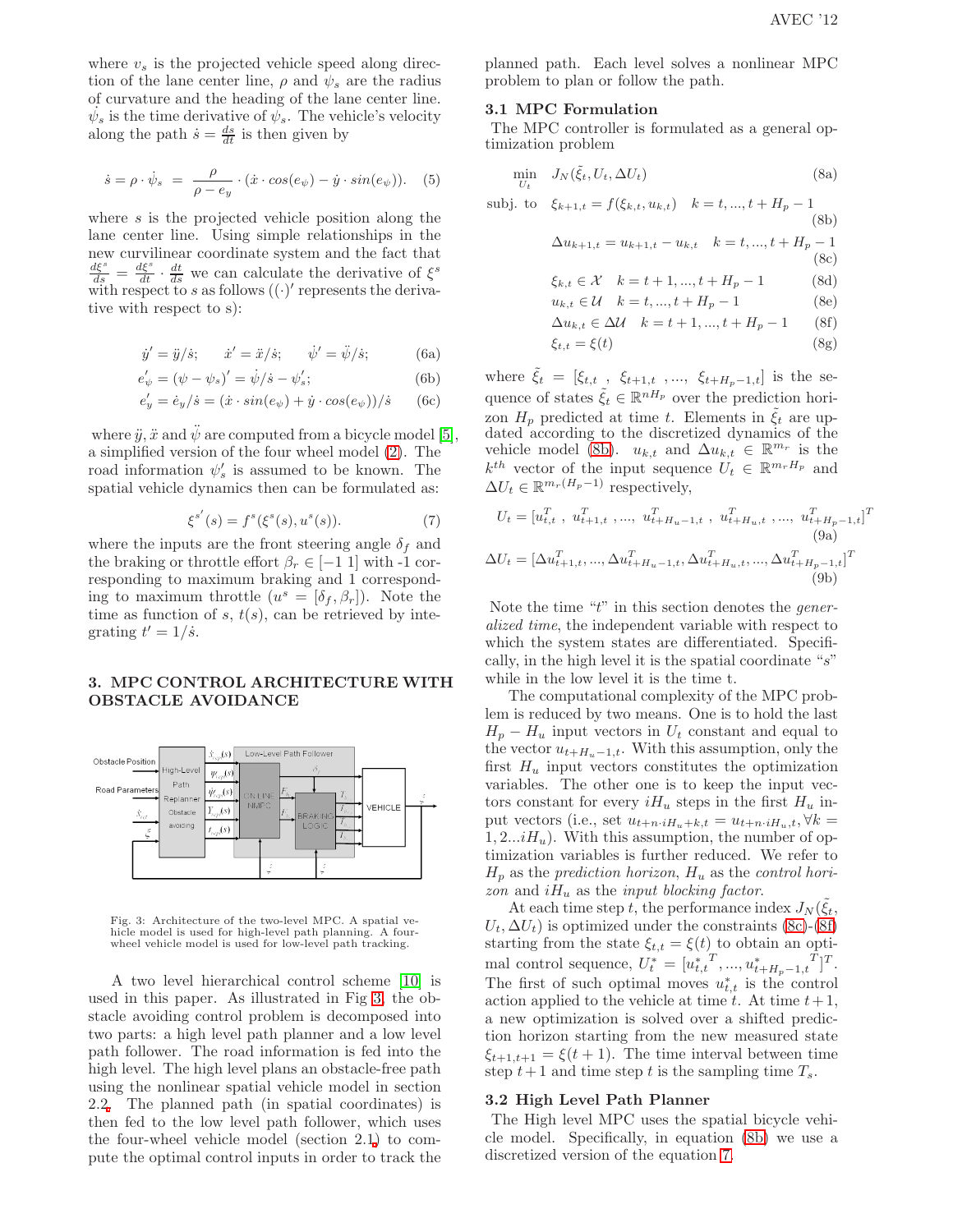The cost function considers the deviation of the tracking states  $\eta_{k,s}^{hl} = [\dot{x}_{k,s}, \dot{\psi}_{k,s}, e_{\psi_{k,s}}, e_{y_{k,s}}]^T$  with respect to the reference  $\eta^{hl}_{ref_{k,s}} = [\dot{x}_{k,s}, \dot{\psi}_{k,s}, e_{\psi_{k,s}},$  $e_{y_{k,s}}]^T$ , as well as the input and input rate.

<span id="page-3-1"></span>
$$
J_N(\tilde{\xi}_s, U_s, \Delta U_s) = \sum_{k=s}^{s+H_{p,hl}-1} \|\eta_{k,s}^{hl} - \eta_{ref_{k,s}}^{hl}\|_{Q_{hl}}^2 + \|\|u_{k,s}\|_{R_{hl}}^2 + \|\Delta u_{k,s}\|_{S_{hl}}^2
$$
\n(10)

Where the reference  $\dot{x}_{ref_{k,s}}$  is a given constant,  $e_{\psi_{ref_{k,s}}}$ 

and  $e_{y_{ref_{k,s}}}$  are zero,  $\dot{\psi}_{ref_{k,s}}$  is defined as  $\psi'_{s} \cdot \dot{x}_{ref_{k,s}}$ .  $Q_{hl}$ ,  $R_{hl}$  and  $S_{hl}$  are weighting matrices with proper dimensions. The index for general time "t" is replaced by "s" here. The distance interval between step  $s + 1$  and s is the sampling interval ds.

A spatial horizon allows one to formulate obstacle constraints as simple bounds on  $e_y$  and include them in the state constraints [\(8d\)](#page-2-5). At each prediction step, the vehicle position along the lane center is known to be  $(s+k\cdot ds)$ . According to the position and width of the obstacle, one can determine the bounds on  $e_y$ . With one obstacle, there are two disconnected regions of feasible  $e_y$ , respectively corresponding to passing the obstacle from left and right. In this paper, a simple heuristic based on the vehicle position and the size of each feasible region is used to determine which side should the vehicle pass through. In the case of multiple obstacles at the same coordinate "s", a similar approach can still be used.

The optimal trajectory  $[\dot{x}^*(s), \dot{\psi}^*(s), e^*_\psi(s), e^*_y(s)]$  $t^{*}(s)$  is computed by simulating the vehicle model with the optimal inputs from the MPC problem and then passed to the low level path follower. Note  $t^*(s)$  can be easily retrieved as described in section 2.[2.](#page-1-0) In the low level, this spatial trajectory is transformed back to a time-dependent trajectory  $[\dot{x}^*(t)]$ ,  $\dot{\psi}^*(t), \psi^*(t), Y^*(t), X^*(t)$  by coordinate transformation and interpolation.

#### 3.3 Low Level Path Follower

The low level MPC uses the four wheel vehicle model from section . At each time step t, the system dynamics are linearized around the equilibrium trajectory  $[\xi_{k,t}, u_{k,t}]$ , with  $u_{k,t} = u_{t,t} \ \forall k = t, ..., t + H_{p,ll}$ and  $\xi_{k+1,t} = \hat{f}_d^{\text{4w}}(\xi_{k,t}, u_{k,t}),$  where  $f_d^{\text{4w}}$  is the discrete version of the equation  $\dot{\xi}(t) = f^{4w}(\xi(t), u(t))$ . The details of the linearizing process can be found in [\[6\]](#page-5-12).

The cost function again consists of the deviation of the tracking states  $\ddot{\eta}_{k,t}^{ll} = [\dot{x}_{k,t}, \psi_{k,t}, \dot{\psi}_{k,t}, Y_{k,t}]^{T}$ from the reference  $\eta_{ref_{k,t}}^{ll} = [\dot{x}_{ref_{k,t}}, \psi_{ref_{k,t}}, \dot{\psi}_{ref_{k,t}},$  $Y_{ref_{k,t}}]^T$  as well as the input and input rate penalty.

<span id="page-3-0"></span>
$$
J_N(\tilde{\xi}_t, U_t, \Delta U_t) = \sum_{k=t}^{s+H_{p,lt}-1} \|\eta_{k,t}^{ll} - \eta_{ref_{k,t}}^{ll}\|_{Q_{ll}}^2 + \|\eta_{k,t}^{ll}\|_{H_{ll}}^2 + \|\Delta u_{k,t}\|_{S_{ll}}^2
$$
\n(11)

The inputs vector  $u_{k,t} = [\delta_f, F_{b_l}, F_{b_r}]^T$  consists of the steering angle  $\delta_f$ , left braking force  $F_{r_l}$  and right braking force  $F_{b_r}$ . The braking logic in [\[7\]](#page-5-0) is used to distribute the corresponding torques at the four wheels.

# 4. SIMULATION AND EXPERIMENTAL RESULTS

Simulation and experimental tests are conducted to evaluate the proposed controller. The MPC problem has been implemented as a C-coded s-function where NPSOL [\[11\]](#page-5-13) is used to solve the high level optimization. At the low-level, the nonlinear program is solved by using a sequential quadratic programming approach [\[8\]](#page-5-14) and the quadratic program is solved using the QP solver routine available in [\[1\]](#page-5-15), which implements the Dantzig-Wolfe's algorithm.

# 4.1 Simulation Setup Description

Real-time simulation of the controller is tested on a dSPACE rapid prototyping system consisting of a MicroAutoBox and a DS1006 processor board with a DS2211 I/O board. The controller runs on the MicroAutoBox. The first element of the optimal control sequence is passed to DS1006 board, which simulates the vehicle dynamics using a four wheel vehicle model and Pacejka tire model [\[2\]](#page-5-10), and then feeds the current vehicle state back to the controller. The two components communicate through a CAN bus.

# 4.2 Experimental Setup Description

The experiments have been performed at a test center equipped with icy and snowy handling tracks. The MPC controller has been tested on a passenger car, with a mass of 2050 Kg and a yaw inertia of  $3344 \text{ Kg/m}^2$ . The controllers were run in a dSPACE Autobox system, equipped with a DS1005 processor board and a DS2210 I/O board.

We used an Oxford Technical Solution (OTS) RT3002 sensing system to measure the vehicle position and orientation in the inertial frame and the vehicle velocities in the vehicle body frame. The OTS RT3002 is housed in a small package that contains a differential GPS receiver, Inertial Measurement Unit (IMU) and a DSP. The IMU includes three accelerometers and three angular rate sensors. The DSP receives both the measurements from the IMU and the GPS, utilizes a Kalman filter for sensor fusion, and calculates the position, orientation and other states of the vehicle.

The car was equipped with an Active Front Steering (AFS) and Differential Braking system which utilizes an electric drive motor to change the relation between the hand steering wheel and road wheel angles. This is done independently from the hand wheel position, thus the front road wheel angle is obtained by summing the driver hand wheel position and the actuator angular movement.

The sensor, the dSPACE Autobox and the actuators communicate through a CAN bus.

## 4.3 Results and Discussions

The controller is tested with the following tuning: Tuning HL Hierarchical MPC High-level: Nonlinear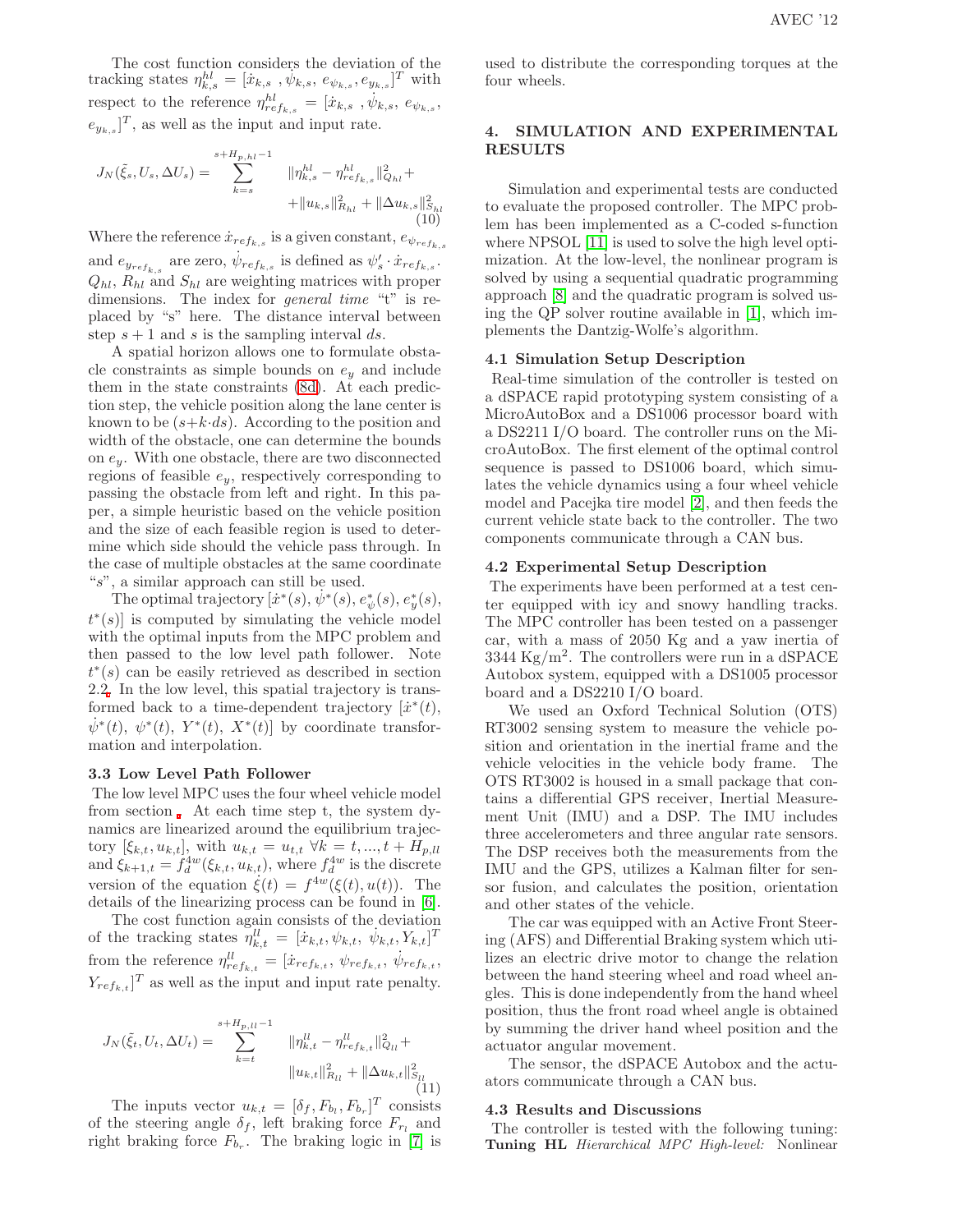MPC [\(8\)](#page-2-6) with model [\(7\)](#page-2-0) and cost [\(10\)](#page-3-1) and with the following parameters.

- $ds = 1.5m$ ,  $H_{p,hl} = 15$ ,  $H_{u,hl} = 12$ ,  $iH_{u,hl} = 3$
- $\delta_f \in [-10^\circ, 10^\circ], \, \Delta \delta_f \in [-17^\circ, 17^\circ] \times d_s$
- $\beta_r \in [-1, 1], \Delta\beta_r \in [-10, 10] \times d_s$
- $Q_{hl} = \text{diag}(1, 1, 20, 1),$   $R_{hl} = \text{diag}(50, 50)$  $S_{hl} = \text{diag}(0.1, 0.1)$

Tuning LL Hierarchical MPC Low-level: Nonlinear MPC [\(8\)](#page-2-6) with model [\(1\)](#page-1-1) and cost [\(11\)](#page-3-0) and with the following parameters

- $T_{s,ll} = 0.05$ s,  $H_{p,ll} = 5$ ,  $H_{u,ll} = 3$ ,  $iH_{u,ll} = 1$
- $\delta_f \in [-10^\circ, 10^\circ], \Delta \delta_f \in [-17^\circ, 17^\circ] \times T_{s,ll}$
- $F_{b} \in [-1500, 0], \, \Delta F_{b} \in [-1000, 1000] \times T_{s, ll}$
- $Q = \text{diag}(10, 20, 10, 50),$   $R = \text{diag}(1, 0.5, 0.5)$  $S = diag(1, 0.1, 0.1)$

The simulation and experimental results are summarized in Figures [4](#page-4-0) to [7.](#page-4-1) In all tests, the road friction coefficient is approximately 0.3. The high level path planner is invoked every 200ms, and the low level every 50ms.



<span id="page-4-0"></span>Fig. 4: Simulated result. The vehicle entered the maneuver at 50 kph. The green lines are planned paths from the high-level which are updated every 200 ms. The black line is the actual trajectory the vehicle traveled.



<span id="page-4-2"></span>Fig. 5: Experimental result. The vehicle entered the maneuver at 50 kph. Friction coefficient of the ground was approximately 0.3. The vehicle avoided the obstacle and continued to track the lane center. The green lines are planned paths from the high-level which were updated every 200 ms. The black line is the actual trajectory the vehicle traveled.

Since the obstacle constraint is formulated as hard constraints on the states, the high level path planner will always plan a tight path passing the obstacle due to the tracking error and input penalties, see the green line right below the obstacle in figure [4](#page-4-0) as



<span id="page-4-3"></span>Fig. 6: Experimental result. The vehicle entered the maneuver at 50 kph. Friction coefficient of the ground was approximately 0.3. The vehicle avoided the two obstacles and continued to track the lane center.



<span id="page-4-1"></span>Fig. 7: Experimental result. The vehicle entered the maneuver at 50 kph. Friction coefficient of the ground was approximately 0.3. The vehicle avoided the first obstacle and continued to track the lane center until the second obstacle came into sight. It then turned left to avoid the second obstacle.

an example. To avoid this problem, an unsafe zone around the obstacle is added in the tests. The unsafe zones are shown in gray in figure [5](#page-4-2) to [7.](#page-4-1)

Figure [4](#page-4-0) and [5](#page-4-2) are the simulation and experimental results of the vehicle avoiding one obstacle on a slippery road. The two tests show consistent performance. Figure [6](#page-4-3) and [7](#page-4-1) show the experimental results for avoiding two obstacles with different distances between them. In both cases the vehicle was able to avoid both obstacles and get back to the lane center afterwards. In figure [7](#page-4-1) when the distance between the two obstacles was large, the vehicle was already trying to get back to the lane center before the second obstacle came into the planning horizon.

Figure [8](#page-5-16) compares the controller's performance with a previously proposed controller in [\[10\]](#page-5-6), which uses a time-dependent point mass model at the high level. The blue dots in the figures are the reference for the low level at each sampling time. We observe that the use of a nonlinear bicycle model in the high level greatly improves the tracking of low level to the high level.

The use of a spatial model in the high level makes the construction of obstacle constraints straight forward as described in section 3.1 [.](#page-2-7) On the other hand, the hard constraint formulation for obstacle is not trivial for general shaped obstacles in MPC formulation with time-dependent models. Potential field ap-